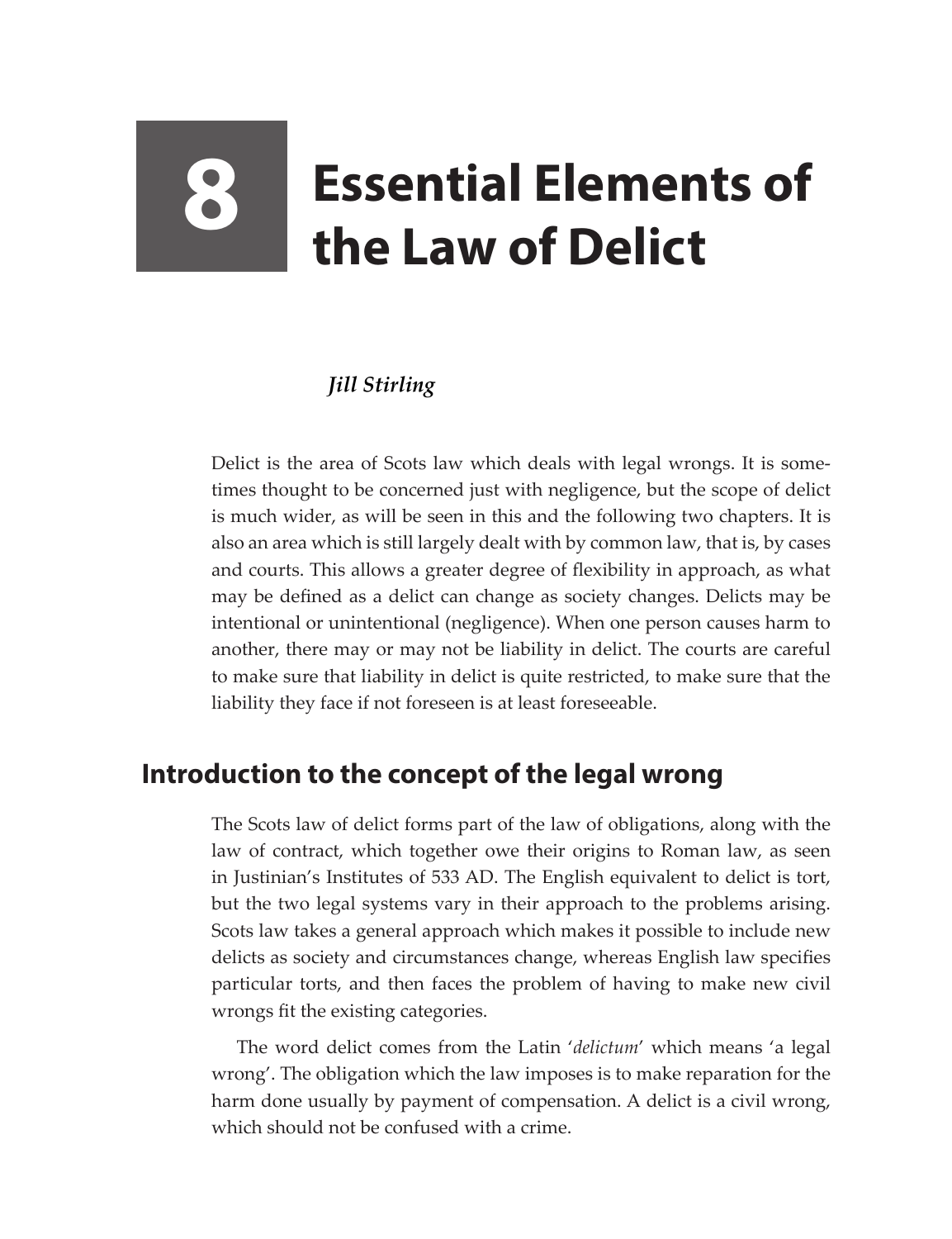In some circumstances the incident which gives rise to a claim in delict may also constitute a crime. For example, if Adam, while driving his car, knocks Ben down, Ben will have a delict claim against Adam for damages for the injuries he has suffered, but Adam will also be facing prosecution under the Road Traffic legislation for his poor driving. So one incident gives rise to two court appearances for Adam.

It is not always the case that a delict will also be a crime, or that a crime will amount to a delict, and as discussed in Chapter 2 of this book, the standards of proof required in the civil and criminal courts differ. For a finding of liability in a civil delict action, as also with cases in the law of contract and agency, the judge must decide on the *balance of probabilities* that the defender is at fault, whereas in a criminal case the finding of the court that the accused is guilty must be *beyond a reasonable doubt,* which is clearly a harder test.

Like the law of contract, the formal source of most of the law of delict lies in the common law. However, there are certain statutory delicts, some of which will be discussed in Chapter 10.

Not every act that results in harm to a person will give rise to an action in the law of delict. For there to be liability three key elements need to be present.



**Key concept:** *Damnum injuria datum* – loss (harm) must be caused by a legal wrong

These three essential elements will be discussed further in the rest of this chapter.